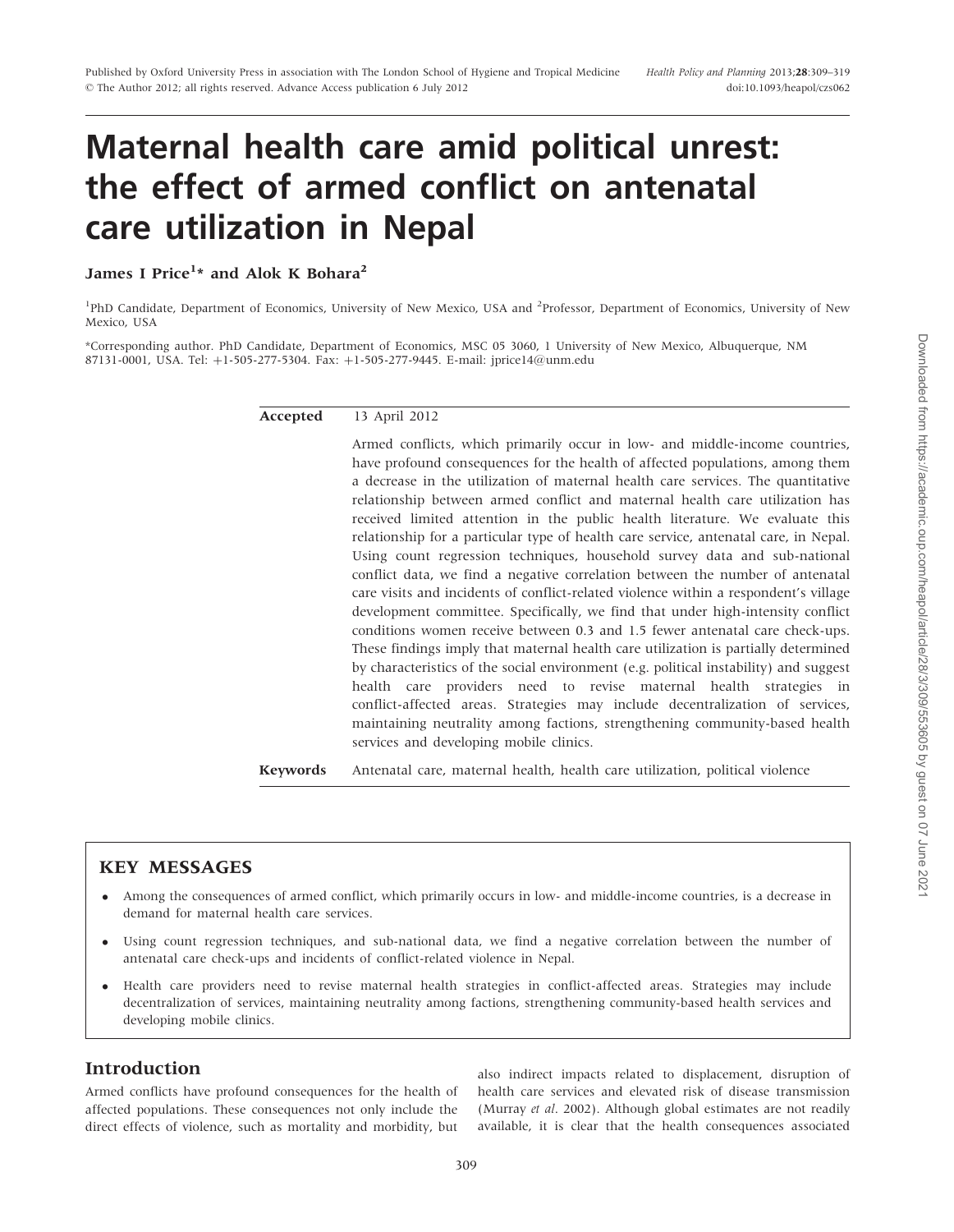with armed conflict are widespread. Since 2000 there have been 66 armed conflicts in 46 countries.<sup>1</sup> The World Health Organization (WHO) estimates 184 000 people died from conflict-related injuries in 2004 ([Mathers](#page-9-0) et al. 2008). Moreover, in the same year there were 25.3 million people internally displaced (i.e. displaced within their home countries) as a result of conflict, generalized violence or violations of human rights [\(Norwegian Refugee Council and Internal](#page-9-0) [Displacement Monitoring Centre 2005\)](#page-9-0).

Recently, several ethnographic and qualitative studies have noted a link between conflict and utilization of maternal health care ([Pettersson](#page-10-0) et al. 2004; [Giacaman](#page-9-0) et al. 2005; [Lee 2008](#page-9-0); Teela et al[. 2009; Varley 2010](#page-10-0)). These studies suggest that violent conflict reduces health care utilization through destruction of health care facilities, intimidation of medical personnel and by creating an atmosphere of insecurity that discourages travel. In this paper we investigate the relationship between conflict and maternal health care statistically, using household survey and community-level conflict data from Nepal.<sup>2</sup> More precisely, we analyse how the demand for a particular type of health care service, antenatal care (ANC), responds to violence associated with Nepal's Maoist uprising.

Within the context of this analysis, ANC serves as a measure of health care access and improved pregnancy outcomes. ANC has proven largely ineffective at meeting its intended purpose of identifying high-risk pregnancies. Results from several studies suggest there is no correlation between ANC and better maternal health outcomes [\(Lilford and Chard 1983](#page-9-0); [Carroli](#page-9-0) et al. 2001; [Villar](#page-10-0) et al[. 2001\)](#page-10-0). Nevertheless, ANC has evolved to encompass a variety of health interventions that are widely believed to reduce the likelihood of adverse pregnancy outcomes (e.g. maternal mortality, morbidity, low birth weight and premature delivery) and improve post-delivery health for mother and child [\(AbouZahr and](#page-9-0) [Wardlaw 2003;](#page-9-0) [Pallikadavath](#page-10-0) et al. 2004). These interventions include treatment for anaemia, malaria and malnutrition, tetanus immunizations, prevention of mother-to-child HIV transmission, distribution of insecticide-treated bed-nets, and health education regarding sexually transmitted diseases, birth spacing and foetal growth [\(AbouZahr and Wardlaw 2003;](#page-9-0) [World Health](#page-10-0) [Organization 2005](#page-10-0)). Moreover, regular ANC is important to building good relationships between women and health care providers and ensuring women have access to proper care during labour and delivery ([World Health Organization 2005\)](#page-10-0).

The remainder of this paper is organized as follows. The next section describes recent maternal health care trends in Nepal and provides background information on the Maoist insurgency. We then detail the statistical methods used in this analysis, including discussions of the data, statistical model and control variables. Results and discussion are presented in the final two sections.

## **Background**

#### ANC in Nepal

Nepal, a country of rich cultural heritage, is characterized by its great diversity of languages, religions and ecological conditions. The country is located in South Asia, between India and China, and has a population of more than 29 million. Per capita gross domestic product (GDP) is US\$438 and, according to the most

recent estimates, 31% of the population lives below the national poverty line ([World Bank 2009](#page-10-0)). Services comprise the largest share of Nepal's economy, accounting for 49% of GDP. The remainder of the economy is composed of agriculture, at 34% of GDP, and industry, 17% of GDP [\(World Bank 2009\)](#page-10-0). Politically, Nepal operated as a monarchy under the Shah dynasty until the late 20th century. In 2008, following years of political turmoil, the monarchy was abolished and a republic established.

Since the mid-1990s, efforts have been made to improve maternal health care services in Nepal. In 1994 the Nepalese government, in conjunction with the WHO, initiated the Safe Motherhood Programme. The main objectives of the programme are three-fold: provide around-the-clock emergency obstetric care services, ensure the presence of skilled attendants at birth, and enhance public awareness of safe motherhood issues (e.g. ANC and postnatal care) through community mobilization [\(Halim](#page-9-0) [2007](#page-9-0)). Evidence from the Nepal Demographic and Health Survey (NDHS) indicates considerable improvement in maternal health care indicators between 1996 and 2006. Maternal mortality, for example, experienced a sharp decline from 539 to 281 deaths per 100 000 live births [\(NDHS 2007\)](#page-9-0). Likewise, the fraction of births occurring at health facilities increased from 7.6 to 17.7%, the fraction of births attended by a skilled birth attendant increased from 9 to 18.7%, and the fraction of c-section deliveries increased from 1 to 2.7%.

Notably, several researchers have questioned the validity of the NDHS maternal mortality estimates, which indicate a 48% decrease between 1996 and 2006 (Wee et al[. 2010](#page-10-0)). This scepticism is based on two considerations. First, it is unclear what changes in maternal health care underlie the reduction in mortality. Moderate improvements in key health indicators (e.g. births occurring at a health facility, skilled attendants at birth and the number of c-section deliveries) are insufficient to bring about a large reduction in mortality. Second, during the same period that maternal mortality declined, Nepal experienced a prolonged armed conflict that resulted in widespread displacement and disrupted access to health care services [\(Sharma](#page-10-0) et al. 2002; [Ghimire and Pun 2006](#page-9-0); [Orbinski](#page-10-0) et al. 2007). The expected effect of the conflict would be an increase in mortality. Subsequent analyses suggest Nepal's maternal mortality rates are considerably higher than indicated by the 2006 NDHS. Wee et al[. \(2010\)](#page-10-0) find a maternal mortality rate of 529 deaths per 100 000 live births in the southern district of Sarlahi. Likewise, model-based estimates presented by Hill et al[. \(2007\)](#page-9-0) indicate a maternal mortality rate of 830 deaths per 100 000 live births. In contrast to the NDHS, these estimates suggest utilization of maternal health care in Nepal, despite steady improvements, remains among the lowest in Asia. By comparison maternal mortality in Asia is estimated at 329 deaths per 100 000 live births (Hill et al[. 2007](#page-9-0)).

ANC is one aspect of maternal health care that has improved considerably, and unambiguously, in Nepal over the past 20 years. The 2006 NDHS indicates that 44% of mothers receive at least one ANC check-up from a skilled birth attendant; up from 24% in 1996 ([NDHS 2007\)](#page-9-0). Another 28% receive at least one check-up from a trained health professional such as an auxiliary or village health worker [\(NDHS 2007\)](#page-9-0). Substantially fewer mothers obtain the recommended number of ANC visits. WHO recommends healthy women receive a minimum of four ANC check-ups ([AbouZahr and Wardlaw 2003\)](#page-9-0). Women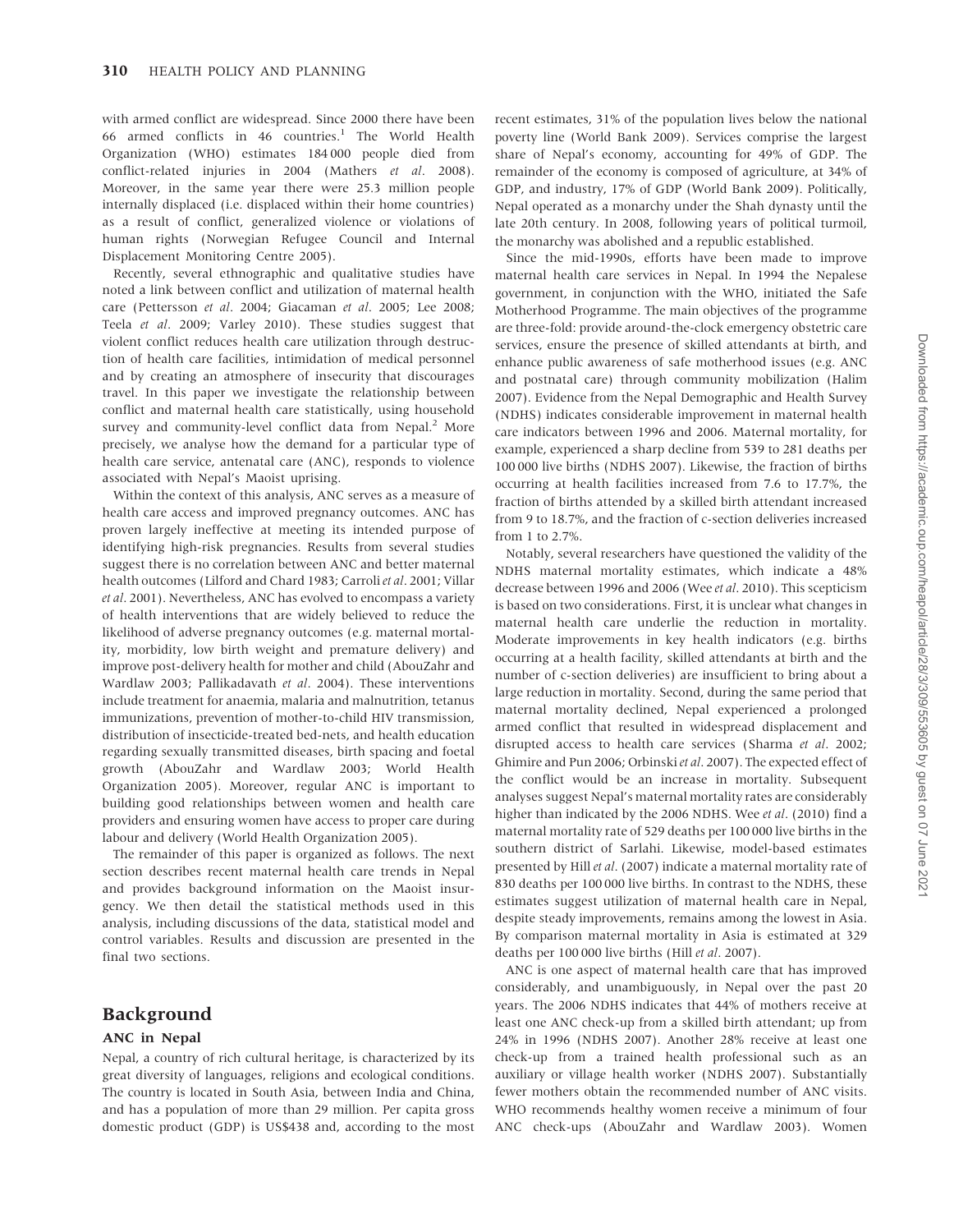identified as having a high-risk pregnancy are encouraged to receive additional check-ups. In Nepal, many women commence ANC in the later stages of pregnancy and consequently receive an inadequate number of check-ups. Approximately 29% of mothers obtain the recommended number ([NDHS 2007](#page-9-0)). Several studies suggest the quality of ANC is more important to health outcomes than the quantity [\(Kogan](#page-9-0) et al. 1994; [Barber](#page-9-0) [2006](#page-9-0)). Direct measures of ANC quality are unavailable in the NDHS. However, as evidenced by the increase in mothers receiving ANC from a trained professional, the quality of ANC in Nepal appears to have improved in recent years.

ANC utilization in Nepal differs across regions, urban–rural settings and public–private health care providers. Nepal is comprised of five development regions: Eastern, Central, Western, Mid-Western and Far-Western. The percentage of mothers receiving at least one check-up from a skilled birth attendant is highest in the Western region (51%) and lowest in the Far-western region (26%) [\(NDHS 2007](#page-9-0)). Likewise, there is a large discrepancy in utilization between urban and rural areas; 85% of urban mothers receive at least one check-up compared with 38% of rural mothers ([NDHS 2007\)](#page-9-0). Rural areas, in particular, have experienced a dramatic increase in ANC coverage. Since 1996 the number of rural mothers receiving at least one check-up has increased by more than 50% (Pant et al[. 2008\)](#page-10-0). The majority of ANC services, in both urban and rural areas, are provided by government health facilities. Specifically, of women receiving ANC, 57% reported going to district hospitals, 19% to government health posts and 13% to private clinics ([CIET 1998](#page-9-0)). In addition to utilization, the quality and cost of ANC differs across regions, urban–rural settings and public–private health care providers. Although difficult to measure, evidence suggests the quality of maternal health care is superior in urban settings and private health facilities [\(CIET 1998](#page-9-0); [NDHS 2007](#page-9-0)). The median cost of ANC, accounting for purchasing power and adjusted to 2005 US\$, is approximately \$3.54 per visit ([CIET 1998](#page-9-0)).

Prior analyses have identified several factors affecting ANC utilization in Nepal. These analyses find significant correlation between utilization and individual characteristics such as age, education and work status. In particular, mother's education is identified as a key determinant, where more highly educated mothers have a greater likelihood of receiving ANC ([Matsumura](#page-9-0) [and Gubhaju 2001;](#page-9-0) [Shakya 2006](#page-10-0); [Halim 2007](#page-9-0)). With respect to household and community characteristics, analyses consistently find significant correlation between ANC utilization and household wealth, family structure, caste, region and whether the household is located in an urban area ([Matsumura and Gubhaju](#page-9-0) [2001](#page-9-0); [Shakya 2006;](#page-10-0) [Halim 2007\)](#page-9-0). In addition, positive correlations are found for media exposure [\(Shakya 2006](#page-10-0); [Halim 2007\)](#page-9-0) and familiarity with health services [\(Shakya 2006\)](#page-10-0). [Matsumura and](#page-9-0) [Gubhaju \(2001\)](#page-9-0) evaluated the effect of women's decision-making power on the likelihood of receiving ANC, but found no significant relationship.

#### Political conflict in Nepal

In 1996 the Communist Party of Nepal (Maoists) launched an armed revolt in the Rolpa district of Western Nepal [\(Do and Iyer](#page-9-0) [2007](#page-9-0)). The primary objectives of the movement were to establish a people's republic, draft a new constitution and curtail the monarchy's authority. The movement also emphasized the need for land reform, equal treatment for castes and women, and job quotas for minorities [\(Bohara](#page-9-0) et al. 2006; [Do and Iyer 2007\)](#page-9-0). By 2002 the conflict had spread throughout most of the country, resulting in numerous deaths, kidnappings and incidents of torture. Between 1996 and 2004 political violence was directly responsible for the death of more than 13 000 people [\(Do and Iyer](#page-9-0) [2007\)](#page-9-0). Approximately, 39% of these deaths occurred to Maoist insurgents, 19% to government forces and 41% to noncombatants.<sup>3</sup> During the same period, over 12 000 incidents of torture were reported, the vast majority perpetuated by the Royal Nepal Army (RNA). [Figure 1](#page-3-0) depicts incidents of death and torture between 1996 and 2003. It shows a gradual increase in the number of incidents between 1996 and 2001, followed by a dramatic escalation in 2002. Violent conflict subsided in 2003 in response to cease-fire negotiations between Maoists and the government [\(Bohara](#page-9-0) et al. 2006). However, by 2004 violent conflict resumed as Maoist insurgents extended their campaign to urban areas, including a blockade of Kathmandu [\(Do and Iyer 2007\)](#page-9-0). In response to these attacks, King Gyanendra dismissed the Prime Minister, seized power and curtailed civil liberties—decisions that ultimately led to King Gyanendra's resignation and disbanding of the monarchy. In 2008, Nepal officially abolished the monarchy and established a secular republic. A detailed account of Nepal's Maoist uprising and subsequent political transition is provided in Bohara et al[. \(2006\)](#page-9-0) and [Do and Iyer \(2007\).](#page-9-0) [Figure 2](#page-3-0) depicts a map of Nepal with the total number of conflict-related deaths per district. It indicates that the Maoist insurgency impacted populations throughout the entire county, albeit with varying degrees of intensity.

## Methods

## Data

This paper uses a count regression model to estimate how exposure to insecurity, as measured by incidents of local violence, affects the number of ANC visits. Data for this analysis are largely obtained from two sources: the Nepal Demographic and Health Survey (NDHS) and the Informal Sector Service Center (INSEC). The NDHS is a nationally representative survey of Nepalese households, which uses a stratified cluster-sampling design to collect information on women aged 15 to 49 [\(NDHS 2002\)](#page-9-0). It records information on fertility, family planning, child mortality, maternal and child health, nutrition and socio-demographics. Specific to ANC, the NDHS records the number of check-ups received for each live birth in the previous 5 years and the type of ANC provider (e.g. doctor, nurse, midwife, health worker or traditional assistant). We combine observations from the 2001 and 2006 NDHS surveys, thus constructing a dataset that covers the entire period of Maoist insurgency. The 2001 and 2006 NDHS contain responses for 8726 and 10 793 women, respectively.

The INSEC, a non-governmental human rights organization in Nepal ([Bohara](#page-9-0) et al. 2006), maintains a unique sub-national database of the number of violent incidents caused by the Maoist insurgency between 1996 and 2003. During the insurgency, INSEC collected information on the annual number of violent incidents within each village development committee (VDC).4 This data distinguishes between several forms of violence: death, injury, abduction, rape and threat of torture. In some instances, the data further distinguish between type of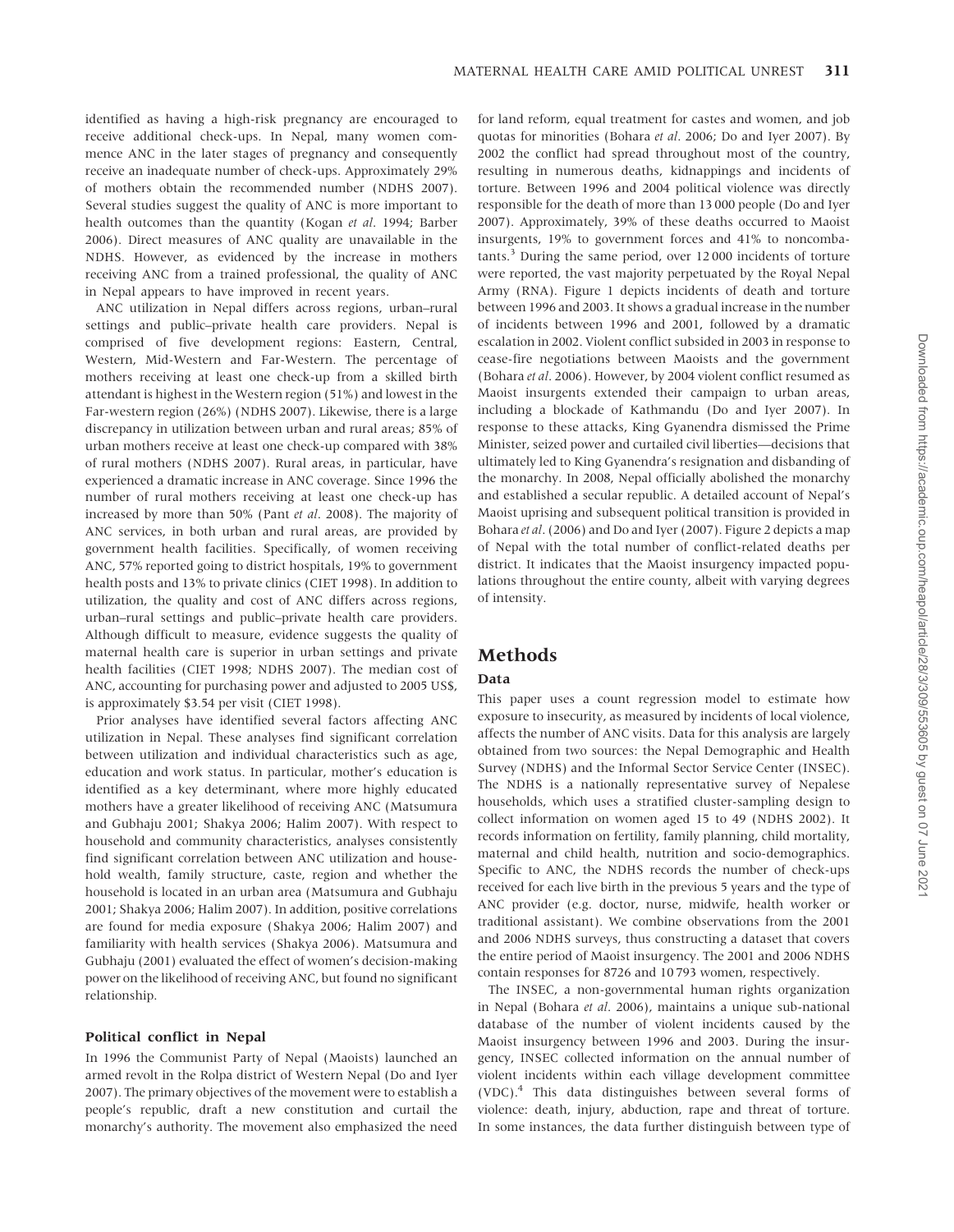<span id="page-3-0"></span>

Figure 1 Incidents of political violence in Nepal 1996–2003



Figure 2 Total number of conflict-related deaths in Nepal by district

aggressor and victim. Conflict-related deaths are separated into four categories: civilians killed by Maoists, RNA personnel killed by Maoists, civilians killed by the RNA and Maoists killed by the RNA. Likewise, abductions are separated into two categories: civilians abducted by Maoists and RNA personnel abducted by Maoists. For this analysis, we use incidents of civilian-directed violence as a proxy for the level of insecurity within a VDC. Other forms of violence (i.e. violence directed at the RNA or Maoists), while relevant, are excluded from the analysis because their impact on insecurity is ambiguous. For

example, Maoist deaths could reflect an increase in conflict and personal risk or signal a defeat of Maoist forces and a subsequent improvement in security.

The combined 2001 and 2006 NDHS surveys contain more than 40 000 birth records, spanning 1966 to 2006. Of these birth records, approximately 14 500 occur between 1997 and 2003. These records are matched with the violence data obtained from the INSEC. Specifically, each record is paired with the cumulative number of conflict-related violent incidents that occurred within the respondent's VDC up until the year of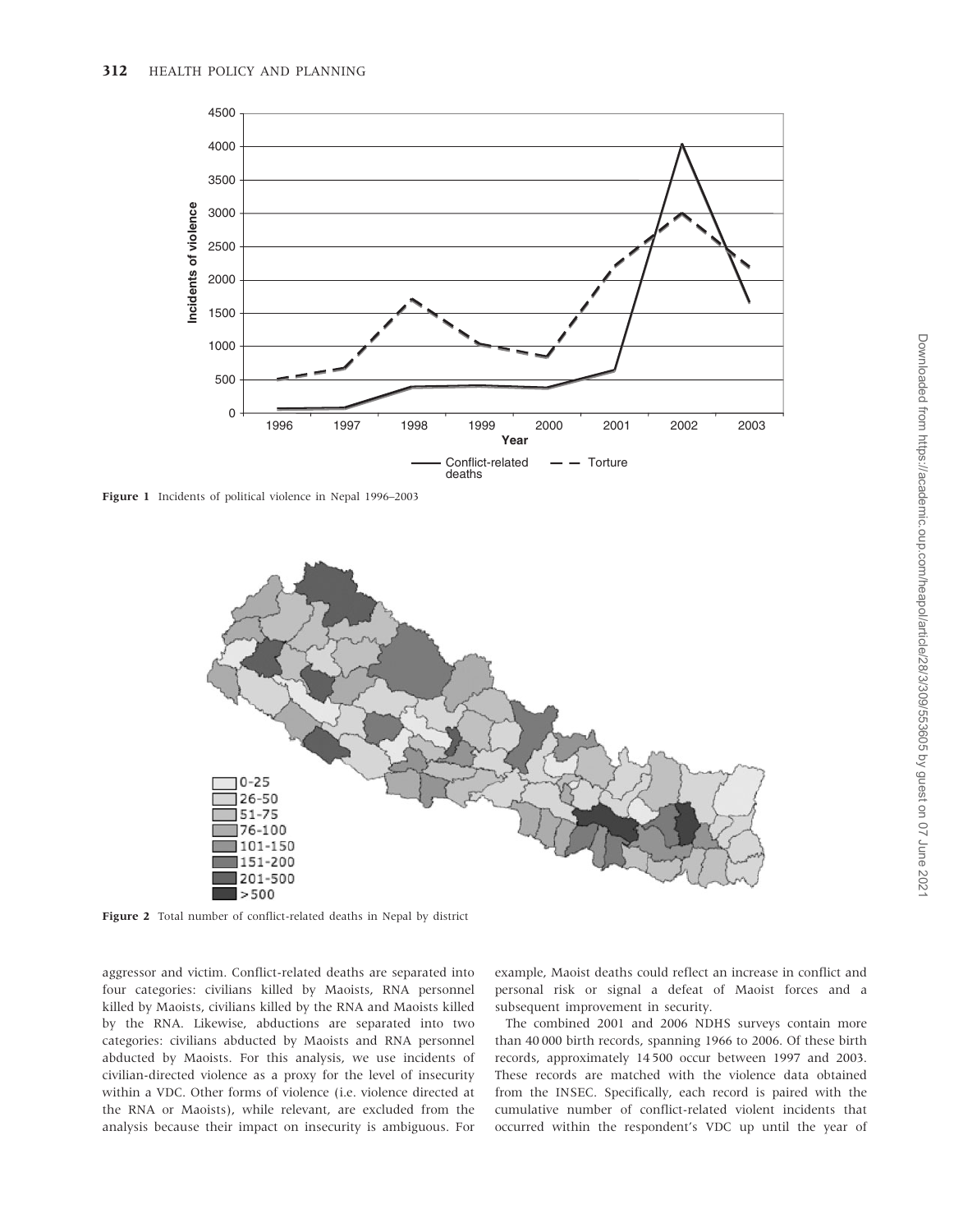birth. Cumulative incidents of violence serve as a measure of local insecurity, where insecurity is assumed to depend on events occurring in both current and previous years. For example, 'insecurity' for a 1998 birth is the summation of violent incidents, within the respondent's VDC, for the years 1996, 1997 and 1998. The summation period varies with the date of birth, so that births occurring in later years have longer summation periods.<sup>5</sup> Previous studies provide little insight into the proper specification of insecurity. While individuals may place greater weight on recent events, or recent trends, we argue that in the present context cumulative violence is a valid measure of insecurity. In particular, we argue that during a period characterized by growing tension and expanding insurgent activity, individual perceptions of security depend upon events occurring over the course of the entire conflict.

Since ANC information is not available for all birth records, the final analysis contains 4654 observations. These observations represent all 75 of Nepal's districts and nearly 300 VDCs. We explore the possibility of selection bias within this reduced dataset by comparing the average socio-economic and demographic characteristics to all NDHS respondents who gave birth between 1997 and 2003. The two samples are similar with regards to most variables (e.g. geographic distribution, educational attainment, household size, health status, religion and caste), suggesting a representative sample. However, the two samples differ in that women included in the final analysis come from slightly poorer households and are more likely to live in rural areas.

#### Statistical methods

We employ count regression models to estimate the determinants of maternal health care utilization. These models are appropriate when the dependent variable consists of non-negative integers. In general notation, count models assume  $E(y_i|x_i) = exp(X_i\beta)$ ; where the right-hand-side is the conditional mean of the dependent variable and  $X_i\beta$  is a vector of explanatory variables. Specifically, we assume a type-2 negative binomial distribution. The negative binomial is a generalized formulation of the Poisson distribution, which does not require the mean and variance to equal (i.e. there is overdispersion) ([Greene 2003\)](#page-9-0).<sup>6</sup> The probability distribution, the link function and the vector of explanatory variables are presented in Equations 1, 2 and 3, respectively. The log-likelihood function is presented in Equation 4.

$$
Pr(Y_i = y_i) = \left[ \frac{\Gamma(y_i + \frac{1}{\alpha})}{y_i! \Gamma(\frac{1}{\alpha})} \right] \left[ \frac{(\alpha \mu) \exp(y_i)}{(1 + \alpha \mu) \exp(y_i + \frac{1}{\alpha})} \right] y_i = 0, 1, 2, \dots, n
$$
\n(1)

$$
\mu_i = \exp(X_i \beta) \tag{2}
$$

$$
X_i \beta = \beta_0 + \beta_1 N_i + \beta_2 H_i + \beta_3 C_i \tag{3}
$$

$$
\ln L = \sum \ln \left( y_i + \frac{1}{\alpha} \right) - \sum \ln(y_i!) - n \ln \left( \frac{1}{\alpha} \right) + \sum y_i \ln(\alpha \mu) - \sum \left( y_i + \frac{1}{\alpha} \right) \ln(1 + \alpha \mu) \tag{4}
$$

Here *Y* represents the number of ANC visits for individual  $i$ ,  $\alpha$  is a random parameter with a gamma distribution,  $N$  is a vector of individual characteristics, H is a vector of household characteristics and C is a vector of community characteristics. It is possible to confirm that the negative binomial, as opposed to the Poisson, is the preferred distribution. This can be done either by comparing the mean and variance of the dependent variable or with a formal test of the  $\alpha$  parameter. If the parameter is significantly different from 0, as it is in this analysis, then the negative binomial is preferred.

## Variables

Explanatory variables consist of individual, household and community characteristics. Individual characteristics include mother's age at time of birth (AGE), whether the mother is currently working (WORK), a series of dummy variables indicating whether the mother has a primary (M\_PRIMARY), secondary (M\_SECONDARY) or post-secondary (M\_POST) education, and whether the NDHS interview was conducted during 2001 (SURVEY01) as opposed to 2006. Descriptive statistics for these variables are presented in [Table 1](#page-5-0).

Household characteristics include a wealth index (WEALTH), the number of women in the household (HH\_WOMEN), the number of children in the household (HH\_CHILDREN), whether the household head is male (MALE\_HEAD), whether the household is Hindu (HINDU), whether the household is from the Brahmin or Chhetri caste (BRACHH), and whether the father has a primary (F\_PRIMARY), secondary (F\_SECONDARY) or post-secondary (F\_POST) education.<sup>7</sup> The wealth index is constructed using the principal component analysis developed by [Filmer and Pritchett \(2001\)](#page-9-0). This method is used extensively in Demographic and Health Surveys and for the World Bank's Living Standards Measurement Surveys. The principal component analysis derives an index for household wealth based on variation in asset ownership. In particular, it determines weights for various asset variables that are then used to calculate the wealth index. Households with a greater number of assets receive a higher index value. For this analysis, the wealth index is constructed using 13 asset variables. These variables indicate whether a household owns or has access to a radio, television, bicycle, telephone, private water source, public water source, unimproved water source, finished floor, natural floor, flush toilet, pit toilet, other type of toilet and electricity. The index ranges from  $-1.63$  to 7.51.

Community variables consist of VDC population density (POPDEN), VDC road density (ROADS), whether the VDC is located in the mountains (MOUNTAINS) or hills (HILLS), and the measure of insecurity. We employ two constructs for insecurity: the cumulative number of conflict-related deaths within the VDC between 1996 and the year of birth (INSECURITY1), and the cumulative number of deaths, abductions, rapes and threats within the VDC between 1996 and the year of birth (INSECURITY2).<sup>8</sup> INSECURITY1 ranges from 0 to 20 with a mean of 0.35. This implies respondents in our sample reside in VDCs that experienced an average of 0.35 violent incidents. Roughly 11% of respondents reside in VDCs that experienced at least one violent incident. INSECURITY2 ranges from 0 to 46 with a mean of 1.72. In this case, roughly 39% of respondents reside in VDCs that experienced at least one violent incident. Frequency distributions for the two insecurity measures are presented in [Table 2](#page-5-0).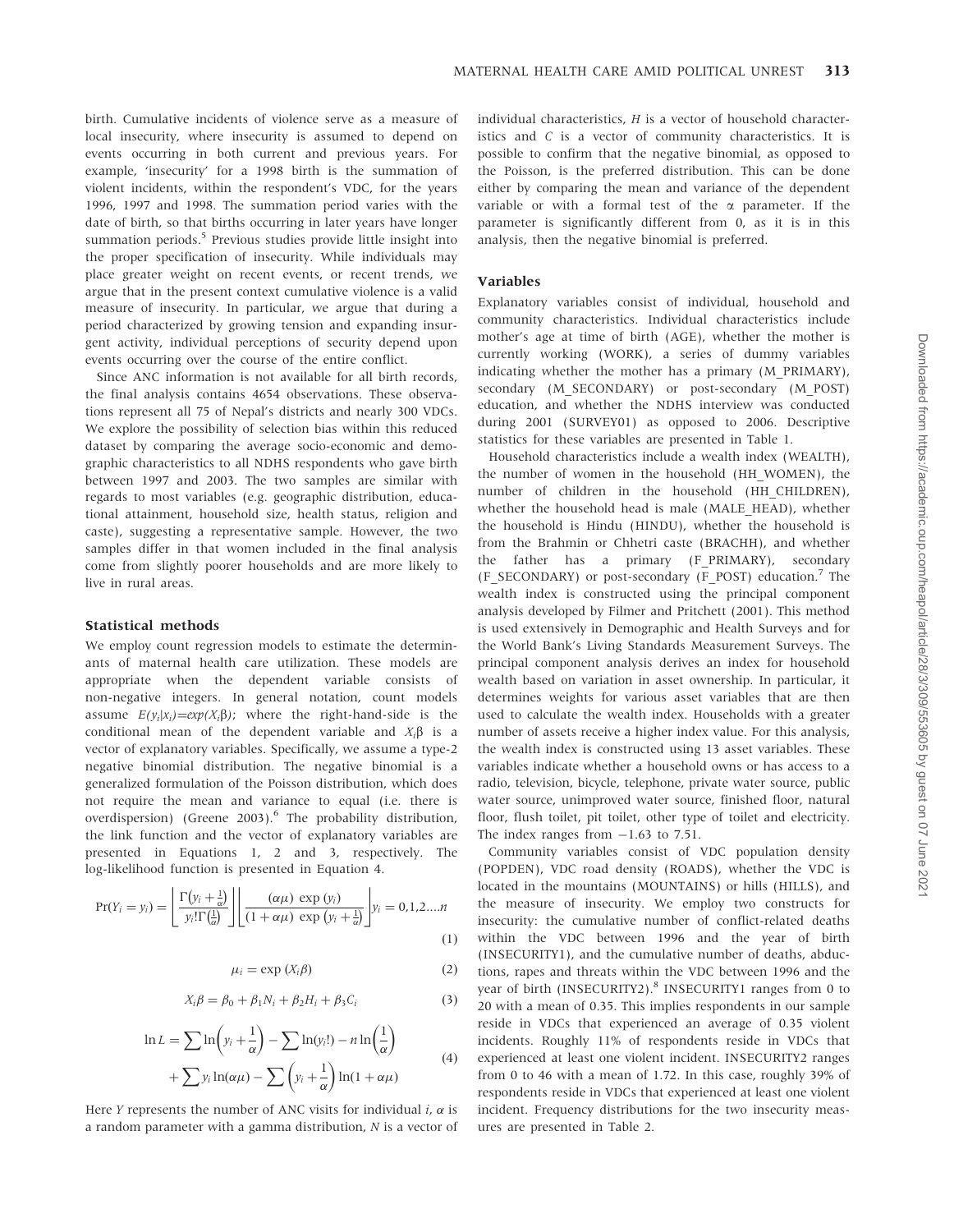<span id="page-5-0"></span>

| Variable           | Description                                                                                                                | Mean     | Std. Dev. |
|--------------------|----------------------------------------------------------------------------------------------------------------------------|----------|-----------|
| <b>ANC</b>         | Number of antenatal care checkups received during pregnancy                                                                | 1.714    | 2.098     |
| AGE                | Age of mother in years at time of birth                                                                                    | 25.931   | 6.397     |
| <b>WORK</b>        | Whether mother is currently working                                                                                        | 0.832    | 0.374     |
| M PRIMARY          | Whether mother has primary education                                                                                       | 0.146    | 0.353     |
| M SECONDARY        | Whether mother has secondary education                                                                                     | 0.132    | 0.338     |
| M POST             | Whether mother has post-secondary education                                                                                | 0.011    | 0.104     |
| SURVEY01           | Whether interview conducted in 2001 (opposed to 2006)                                                                      | 0.679    | 0.467     |
| WEALTH             | Household wealth index                                                                                                     | $-0.348$ | 1.659     |
| HH WOMEN           | Number of women in the household                                                                                           | 1.469    | 0.825     |
| HH CHILDREN        | Number of children in the household                                                                                        | 1.768    | 0.946     |
| MALE HEAD          | Whether household head is male                                                                                             | 0.851    | 0.356     |
| <b>HINDU</b>       | Whether household is Hindu                                                                                                 | 0.847    | 0.360     |
| <b>BRACHH</b>      | Whether household is part of the Brahmin or Chhetri caste                                                                  | 0.284    | 0.451     |
| F PRIMARY          | Whether father has primary education                                                                                       | 0.269    | 0.443     |
| <b>F SECONDARY</b> | Whether father has secondary education                                                                                     | 0.337    | 0.473     |
| F POST             | Whether father has post-secondary education                                                                                | 0.057    | 0.232     |
| <b>POPDEN</b>      | VDC population density (people/1000 square metres)                                                                         | 0.429    | 0.585     |
| ln PPHI            | Natural log of district-level population per heath institution                                                             | 8.739    | 0.552     |
| <b>ROADS</b>       | Road-density of VDC multiplied by 1000                                                                                     | 0.526    | 0.176     |
| <b>MOUNTAINS</b>   | Whether VDC is located in mountains                                                                                        | 0.080    | 0.271     |
| <b>HILLS</b>       | Whether VDC is located in hills                                                                                            | 0.401    | 0.490     |
| ln INSECURITY1     | Cumulative number of civilian deaths within the respondent's VDC between 1996 and the<br>year of birth                     | 0.130    | 0.428     |
| ln INSECURITY2     | Cumulative number of civilian-directed violent incidents within the respondent's VDC<br>between 1996 and the year of birth | 0.526    | 0.805     |

Note: A 1 is added to INSECURITY1 and INSECURITY2 when calculating the natural log.

Table 2 Distribution of insecurity measures

| Number of         | Frequency          |                    |  |
|-------------------|--------------------|--------------------|--|
| violent incidents | <b>INSECURITY1</b> | <b>INSECURITY2</b> |  |
| $\mathbf{0}$      | 4162               | 2844               |  |
| 1                 | 213                | 717                |  |
| $\overline{2}$    | 84                 | 304                |  |
| 3                 | 65                 | 199                |  |
| $\overline{4}$    | 14                 | 88                 |  |
| 5                 | 20                 | 84                 |  |
| $6 - 10$          | 75                 | 218                |  |
| $11 - 15$         | 7                  | 93                 |  |
| $16 - 20$         | 14                 | 59                 |  |
| $21 - 25$         | $\Omega$           | 20                 |  |
| $26 - 30$         | $\mathbf{0}$       | 5                  |  |
| $31 - 35$         | $\mathbf{0}$       | 11                 |  |
| $36 - 40$         | $\Omega$           | 5                  |  |
| $41 - 46$         | $\mathbf{0}$       | 7                  |  |

In addition, district-level data on the population per health institution (PPHI) is obtained from the Nepal Central Bureau of Statistics and assigned to each VDC.<sup>9</sup> Population density, population per health institution and road density are included

in the analysis as proxy measures for the supply and cost of ANC. Supply-side factors, such as the quantity and availability of ANC practitioners, are important determinants of health care utilization ([Yip and Berman 2001;](#page-10-0) [Ensor and Cooper 2004](#page-9-0)). Unfortunately, direct measures of these factors are often unavailable in low- and middle-income countries. As a result, a proxy measure, usually a dummy variable distinguishing between urban and rural households, is used as a means of controlling for the supply of health services [\(Yip and Berman](#page-10-0) [2001](#page-10-0)). In this analysis, we proxy for the supply of ANC services with VDC population density and district-level population per health institution. It is assumed the quantity and availability of ANC services increase with both variables. Health care costs, which consist of direct costs (e.g. service fees and cost of medicines), travel costs (e.g. price of transport) and opportunity costs (e.g. forgone income), are also an important determinant of ANC utilization. Due to data limitations, empirical analyses often omit measures of direct and opportunity costs, although mother's work status partially captures variation in opportunity costs. In contrast, several studies employ proxy measures to control for travel costs. These measures include distance to the nearest health facility ([Pebley](#page-10-0) et al. 1996; [Magadi](#page-9-0) et al. 2000), travel time to the nearest health facility ([Magadi](#page-9-0) et al. 2000; [Shakya 2006\)](#page-10-0) and whether the community receives a regular bus service (Lindstrom and Muñoz-Franco 2006). In this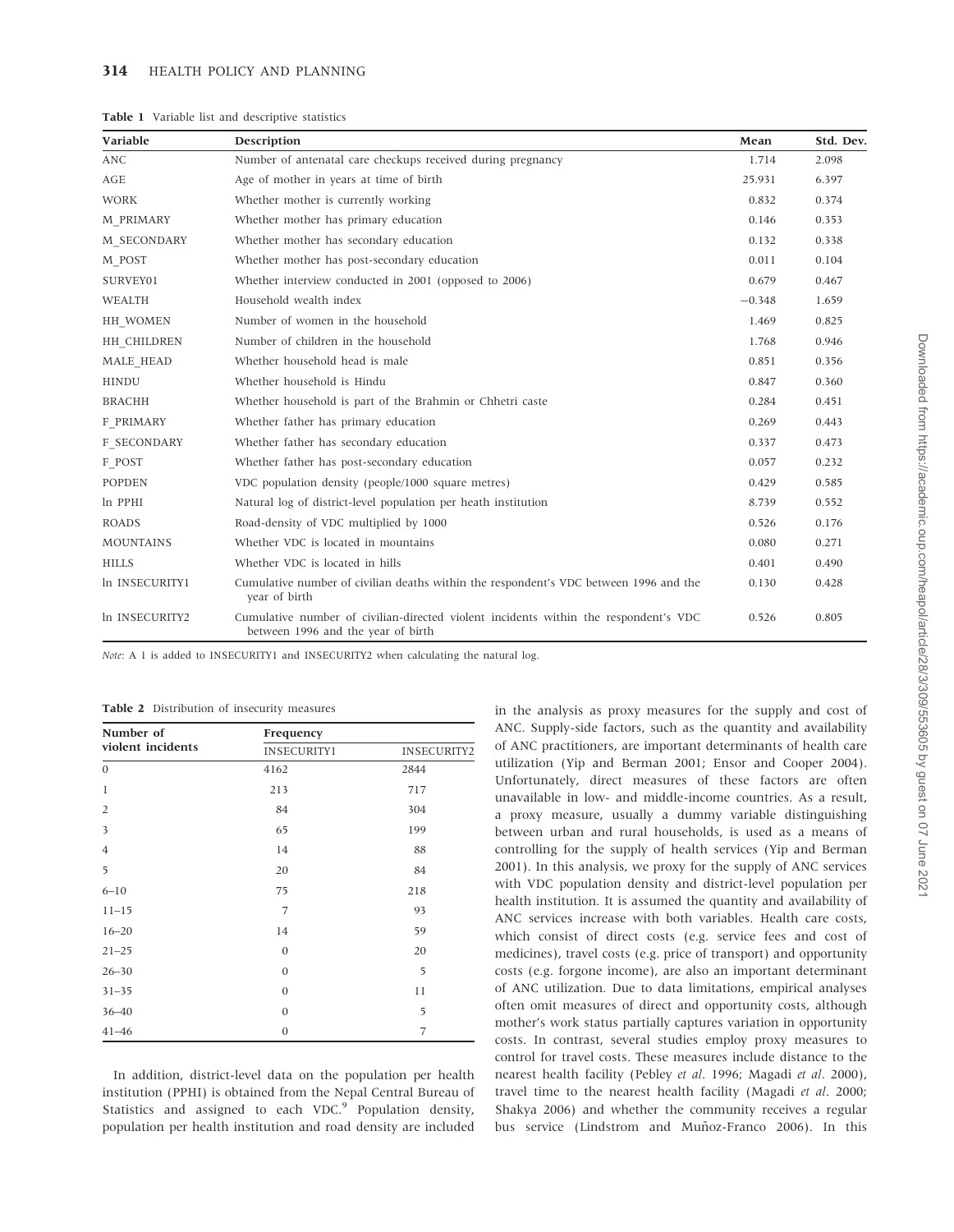analysis, we proxy for travel costs with VDC road density.<sup>10</sup> It is assumed the availability and affordability of public transport increases with road density.

# Results

Results for the negative binomial regression are presented in Table 3. For robustness we estimate several different model specifications. Model 1 is a restricted regression between the number of ANC visits and individual characteristics. Subsequent models incorporate household characteristics (Model 2), community characteristics with INSECURITY1 (Model 3), community characteristics with INSECURITY2 (Model 4) and correct for endogeneity (Model 5). An endogenous relationship may exist if the number of conflict-related deaths is affected by access to ANC. Prior studies have identified economic conditions as a significant determinant of armed conflict [\(Bohara](#page-9-0) et al. 2006; [Do and Iyer](#page-9-0) [2007](#page-9-0)). To the extent ANC access reflects local economic conditions

the regression model will exhibit endogeneity. Model 5 corrects for this possibility with an instrumental variable (IV) approach, where INSECURITY2 is instrumentalized using the total number of violent incidents occurring at the district level and dummy variables for the Eastern, Central, Western and Mid-Western regions of the country.<sup>11</sup> As per the requirement for IV methods, these variables are correlated with insecurity measures but not correlated with the ANC visits. The AIC (Akaike Information Criterion), also presented in Table 3, is used to compare goodness-of-fit across model specifications.

Findings indicate negative correlations for mother's age, mother's work status and whether the interview was conducted during the 2001 NDHS. The negative relationship between a mother's work status and ANC reflects variation in opportunity costs. Namely, working mothers, who have higher opportunity costs, receive fewer ANC check-ups. The negative coefficient for interviews conducted during 2001 indicates, on average, mothers received fewer ANC check-ups during the period 1996–2000 than the period 2001–03. This difference may reflect

Table 3 Determinants of antenatal care visits (negative binomial regression)<sup>a</sup>

| Variable              | Model 1             | Model 2            | Model 3            | Model 4            | Model 5 <sup>c</sup> |
|-----------------------|---------------------|--------------------|--------------------|--------------------|----------------------|
| Constant              | $1.363***$ (0.09)   | $1.162***$ (0.11)  | $-3.612***$ (0.46) | $-3.710***$ (0.47) | $-4.555***$ (0.56)   |
| AGE                   | $-0.024***$ (0.00)  | $-0.024***$ (0.00) | $-0.022***$ (0.00) | $-0.022***$ (0.00) | $-0.023***$ (0.00)   |
| <b>WORK</b>           | $-0.349***$ (0.03)  | $-0.184***$ (0.04) | $-0.131***$ (0.04) | $-0.127***$ (0.04) | $-0.134***$ (0.05)   |
| M PRIMARY             | $0.558***$ $(0.04)$ | $0.351***$ (0.04)  | $0.365***$ (0.05)  | $0.367***$ (0.05)  | $0.374***$ (0.05)    |
| M SECONDARY           | $0.951***$ (0.04)   | $0.466***$ (0.04)  | $0.474***$ (0.05)  | $0.475***$ (0.05)  | $0.485***$ (0.05)    |
| M POST                | $1.386***$ (0.06)   | $0.595***$ (0.08)  | $0.561***$ (0.10)  | $0.568***$ (0.10)  | $0.604***$ (0.11)    |
| SURVEY01              | $-0.364***$ (0.03)  | $-0.223***$ (0.03) | $-0.293***$ (0.04) | $-0.310***$ (0.04) | $-0.496***$ (0.07)   |
| WEALTH                |                     | $0.130***$ (0.01)  | $0.074***$ (0.01)  | $0.077***$ (0.01)  | $0.088***$ $(0.01)$  |
| HH WOMEN              |                     | $0.040**$ (0.02)   | $0.047**$ (0.02)   | $0.047**$ (0.02)   | $0.043**$ (0.02)     |
| HH CHILDREN           |                     | $-0.064***$ (0.02) | $-0.067***$ (0.02) | $-0.067***$ (0.02) | $-0.064***$ (0.02)   |
| MALE HEAD             |                     | 0.007(0.04)        | $-0.046(0.05)$     | $-0.048(0.05)$     | $-0.047(0.05)$       |
| <b>HINDU</b>          |                     | $-0.037(0.05)$     | $-0.102*(0.05)$    | $-0.099*$ (0.05)   | $-0.076(0.05)$       |
| <b>BRACHH</b>         |                     | 0.025(0.03)        | $0.123***$ (0.04)  | $0.123***$ (0.04)  | $0.144***$ $(0.04)$  |
| F PRIMARY             |                     | 0.053(0.05)        | 0.053(0.05)        | 0.056(0.05)        | 0.068(0.05)          |
| F SECONDARY           |                     | $0.273***$ (0.05)  | $0.316***$ (0.05)  | $0.319***$ (0.05)  | $0.334***$ (0.05)    |
| F POST                |                     | $0.335***$ (0.07)  | $0.388***$ (0.08)  | $0.391***$ (0.08)  | $0.417***$ $(0.08)$  |
| <b>ROADS</b>          |                     |                    | $0.354***$ (0.09)  | $0.339***$ (0.09)  | $0.355***$ (0.10)    |
| <b>MOUNTAINS</b>      |                     |                    | 0.113(0.09)        | 0.126(0.09)        | $0.215**$ (0.10)     |
| <b>HILLS</b>          |                     |                    | 0.066(0.05)        | 0.070(0.05)        | $0.101*$ (0.06)      |
| <b>POPDEN</b>         |                     |                    | $0.114***$ (0.02)  | $0.122***$ (0.02)  | $0.169***$ (0.03)    |
| In PPHI               |                     |                    | $0.511***$ (0.05)  | $0.525***$ (0.05)  | $0.645***$ $(0.06)$  |
| ln INSECURITY1        |                     |                    | $-0.059*$ (0.03)   |                    |                      |
| ln INSECURITY2        |                     |                    |                    | $-0.051**$ (0.02)  | $-0.282***$ (0.08)   |
| ln Alpha <sup>b</sup> | $-0.193***$ (0.05)  | $-0.376***$ (0.05) | $-0.438***$ (0.06) | $-0.439***$ (0.06) | n.a.                 |
| $\cal N$              | 5702                | 5702               | 4654               | 4654               | 4654                 |
| lnL                   | $-9853.133$         | $-9695.294$        | $-7671.534$        | $-7670.502$        | n.a.                 |
| <b>AIC</b>            | 19722.267           | 19424.588          | 15 389.068         | 15 387.005         | n.a.                 |

Notes: <sup>a</sup>Values in parentheses are heteroskedastic-consistent standard errors and statistical significance is denoted as follows: \*P < 0.10, \*\*P < 0.05, \*\*\*P < 0.01. <sup>b</sup>InAlpha is the overdispersion parameter. A significant lnAlpha parameter indicates the negative binomial distribution is preferred to the Poisson. c Model 5 addresses possible endogeneity using an IV approach where lnINSECURITY2 is instrumentalized. The programme used to estimates this model does not produce values for the lnAlpha, lnL or AIC.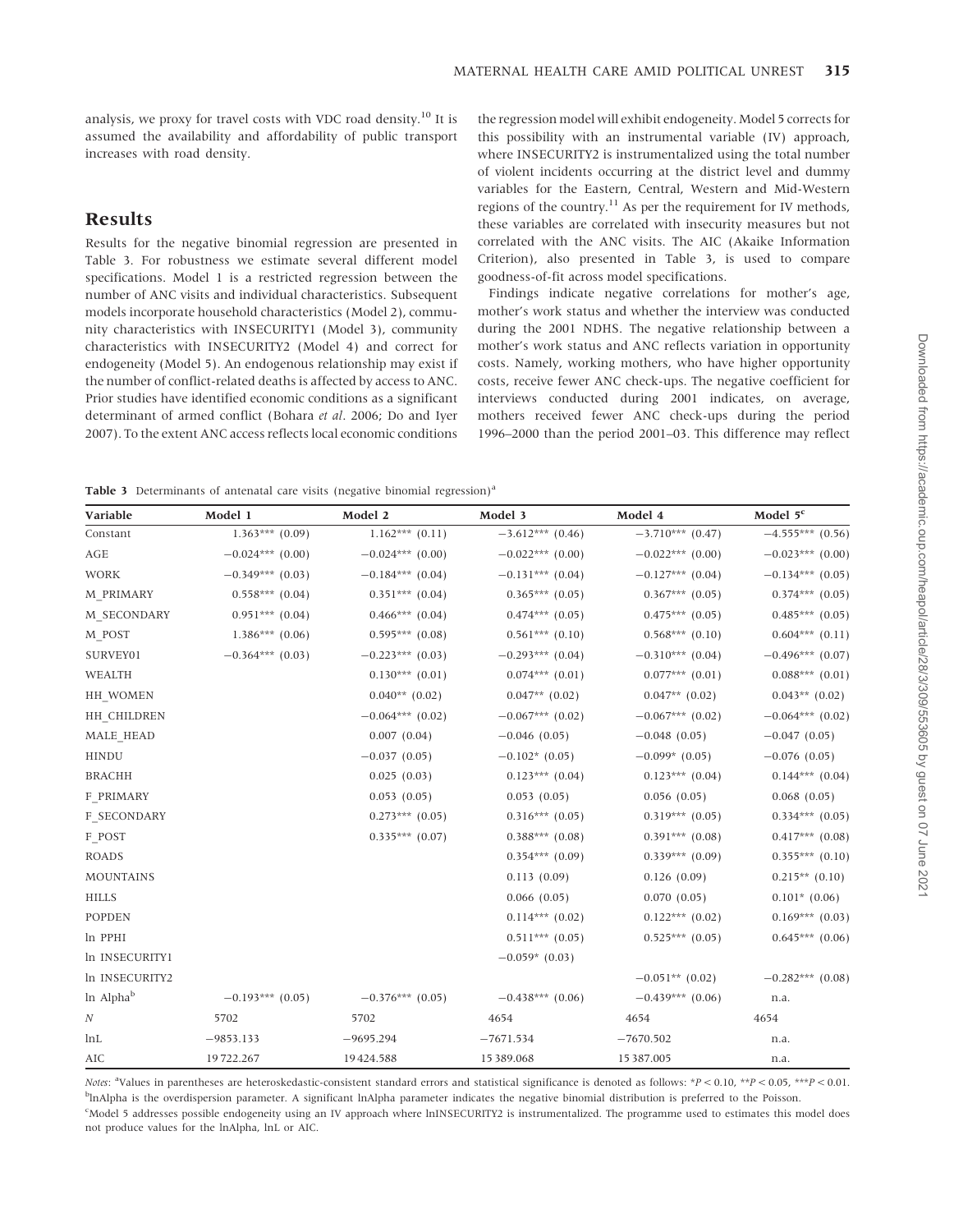improvements in the availability of, or attitude towards, ANC services. Congruent to prior studies we find a positive correlation between mother's education and utilization of ANC. With respect to household characteristics, ANC visits are positively correlated with the wealth index, the number of women in the household, whether the household is part of the Brahmin or Chhetri caste, and father's education. These results are consistent with those of [Halim \(2007\)](#page-9-0) and [Shakya \(2006\)](#page-10-0). In addition, ANC visits are negatively correlated with the number of children in the household and, under some specifications, whether the household is Hindu.

With respect to community characteristics, we find positive correlations for road density, population density and population per health institution, and a negative correlation for insecurity. The positive coefficient for road density reflects the lower travel costs and greater health service accessibility that accompany improved infrastructure. Likewise, the positive coefficients for population density and population per health institution reflect differences in the supply of ANC services; mothers residing in VDCs with a greater supply of services receive more check-ups. In addition, population density may capture variation in attitudes towards ANC between rural and urban areas. The negative coefficient on insecurity indicates that mothers receive fewer ANC check-ups as the number of violent incidents in their VDC increases. $^{12}$  This implies that the Maoist insurgency, and subsequent conflict between Maoist and RNA forces, lead to declining demand for ANC services, possibly increasing maternal health risks. The coefficients on INSECURITY1 and INSECURITY2 can be interpreted as elasticities. Depending on model specification, a 1% increase in violent incidents results in a  $-0.059$ ,  $-0.051$  or  $-0.282\%$  decrease in the expected number of ANC visits. It is difficult, however, to conceptualize the relationship between violence and ANC using elasticity. A more straightforward interpretation is obtained by using regression results to predict the average number of ANC visits under different levels of violence. In particular, we predict the average number of ANC visits at the minimum and maximum number of violent incidents. Results for Model 3 indicate that respondents would obtain an average of 1.78 ANC visits if there were 0 conflict-related deaths and 1.49 visits if there were 20 deaths. Thus, under high-intensity conflict conditions women receive an average of 0.29 fewer ANC visits than when there is no conflict. Results for Model 4, which employs a broader definition of insecurity, and Model 5, which accounts for possible endogeneity, indicate women receive an average of 0.33 and 1.49 fewer ANC visits under high-intensity conflict, respectively.

# Discussion and conclusions

Numerous factors influence the utilization of maternal health services. These factors include the quantity and quality of health practitioners, the accessibility and cost of services, socio-economic characteristics of individuals and households, and attitudes towards health care ([Timyan](#page-10-0) et al. 1993). [Mullany](#page-9-0) et al[. \(2008\)](#page-9-0) demonstrate that access to maternal health services is also affected by direct exposure to human rights violations. Using survey data from eastern Burma, they find households that experience forced displacement or loss of food security

have substantially lower access to ANC services. The findings presented in this paper extend those of [Mullany](#page-9-0) et al. (2008); they indicate a negative correlation between the number of ANC check-ups received during pregnancy and the cumulative number of conflict-related deaths within a VDC. This suggests the demand for maternal health care services is partially determined by characteristics of the social environment (e.g. political instability, regional violence, sense of personal insecurity), regardless of whether the household is directly exposed to armed conflict. It is worth noting that this analysis does not distinguish between direct and indirect exposure to armed conflict; leaving open the possibility that the negative correlation between ANC and conflict-related violence is driven by direct exposure. As a result, we cannot definitively state that ANC utilization is affected by environmental conditions. Nevertheless, we argue that the atmosphere of insecurity, as well as the destruction of health infrastructure, resulting from the Maoist insurgency best explains the reduction in ANC utilization.

There are several mechanisms through which violence affects ANC utilization; they can be broadly classified as demand- or supply-side effects. For instance, violent conflict, particularly when a large proportion of casualties are non-combatants, may increase the risks in travel. As risk increases, a mother's willingness to travel, and consequently the demand for ANC, will decrease. Conflict may also increase the direct, travel and opportunity costs of health care services, which in turn reduce demand. In particular, direct costs increase as the flow of medical personnel and supplies are disrupted. Travel costs increase as mothers use alternative transport routes to reach medical facilities. Mothers may choose to use alternative routes if they reduce risk and if customary roadways are damaged or blocked. Opportunity costs increase with the time needed to obtain an ANC check-up. This increase results from additional travel time or an extended waiting period at the medical facilities, due to reduced medical personnel. On the supply side, violence will reduce ANC utilization if health care facilities are shut down or health practitioners are prevented from offering ANC. The presence of demand and supply effects during the Maoist insurgency is evidenced by the destruction of several dozen health-posts, intimidation of health workers and frequent disruption of transportation services [\(Sharma](#page-10-0) et al. [2002](#page-10-0); [Ghimire and Pun 2006](#page-9-0); [Orbinski](#page-10-0) et al. 2007).

Demand for maternal health care services may have also been affected by population displacement and changes in fertility patterns. An estimated 200 000 individuals were internally displaced as a result of the Maoist insurgency, while an additional 2 million individuals emigrated to India [\(Orbinski](#page-10-0) et al[. 2007\)](#page-10-0). Such large-scale migration alters the composition of local populations and reduces total demand for maternal health care in conflict areas. Likewise, evidence indicates that fertility rates often decline during periods of armed conflict ([Caldwell](#page-9-0) [2004](#page-9-0); [Agadjanian](#page-9-0) et al. 2008). If true in the Nepalese context, declining fertility would reduce total demand for maternal health care. Reductions in total demand resulting from changes in population and fertility do not invalidate the findings presented in this paper, which imply that for women who are pregnant, the number of ANC visits declines as conflict-related violence within their VDC increases.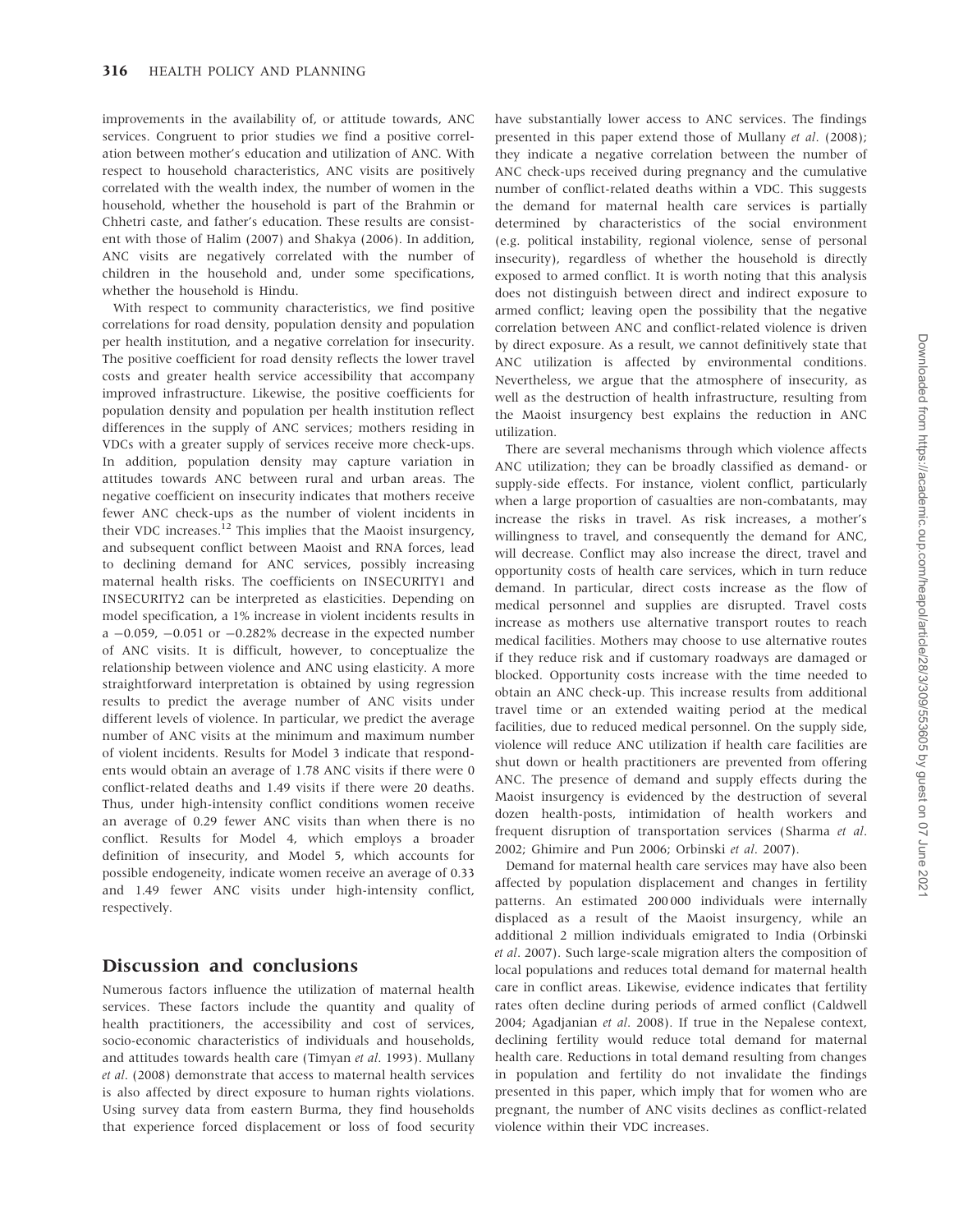From a policy perspective, findings from this study suggest health care providers need to revise maternal health strategies in conflict-affected areas. The nature of these revisions will depend upon the mechanism through which violence affects health care utilization. Several case studies examine maternal health interventions within particular conflict-affected areas. A brief review of these studies is an essential foundation for a discussion of health care strategies. [Giacaman](#page-9-0) et al. (2005) evaluate maternal health care policy in the Occupied Palestinian Territories (OPT). Health care policy in the OPT is determined by the Palestinian Ministry of Health. Efforts to establish a comprehensive maternal health care policy have been hampered by political instability and factors outside Palestinian control. [Giacaman](#page-9-0) et al. (2005) argue such a policy vacuum is inevitable within the current political climate, and suggest decentralization of health care services as a possible short-term solution. In particular, they emphasize developing district-level health systems that are capable of responding to the health care needs and political realities of a certain location.

[Lee \(2008\)](#page-9-0) describes the experience of health care providers amid a prolonged conflict between insurgent and state forces in the Philippines. The article is primarily concerned with the provision of maternal health care services through local government–non-governmental organization (NGO) partnerships, which are generally spared from direct attacks. [Lee](#page-9-0) [\(2008\)](#page-9-0) argues that strong local connections, positive attitudes towards maternal health care and a non-discriminatory stance (i.e. a willingness to treat patients regardless of their political ideology) allow providers to operate within areas of intense conflict. Teela et al[. \(2009\)](#page-10-0) and [Varley \(2010\)](#page-10-0) reach similar conclusions in their analyses of maternal health services in Burma and Pakistan. Teela et al[. \(2009\)](#page-10-0) evaluates the Mobile Obstetric Maternal Health Worker (MOM) project in eastern Burma. The MOM project works closely with local governments to train three tiers of health providers: traditional birth attendants, lay health workers and maternal health workers. These providers are responsible for maternal health care within multiple villages. This strategy emphasizes the need to develop flexible, locally available health care where traditional methods of provision (e.g. hospital and health clinics) are unfeasible due to violent conflict. [Varley \(2010\)](#page-10-0) evaluates the under-provision of health services amid sectarian violence in northern Pakistan. Recommendations for improving services include legislative action allowing women in labour to bypass roadblocks and curfews, development of mobile health clinics and training of local health practitioners.

Health care providers may also need to revise maternal health strategies for the post-conflict period. [Chandrasekhar](#page-9-0) et al. [\(2011\)](#page-9-0) compare utilization of maternal health care services in pre- and post-conflict Rwanda. Results indicate the likelihood of childbirth occurring at a health facility was significantly lower, for several years, in the post-conflict period. In contrast, results indicate the likelihood of childbirth occurring at home with professional assistance increased in the post-conflict period, which suggests health care providers may need to redouble their efforts, or change tactics, following a period of heightened violence and insecurity.

The descriptions and recommendations presented in these studies provide a useful foundation for developing ANC policy for reaching vulnerable populations amid political unrest. Although policy particulars will depend upon specific cultural and political contexts, a few basic strategies can be gleaned. First, established health care institutions, such as hospitals and clinics, should cultivate ties with local authorities and, whenever possible, maintain a neutral and non-discriminatory stance towards the provision of maternal health services. In doing so, they may reduce the likelihood of disruption or shutdown. In Nepal, an increasingly politicized situation, including a government directive to health practitioners to refuse Maoist insurgents treatment, hampered the efforts of health practitioners to remain neutral ([Ghimire and Pun 2006\)](#page-9-0). This non-neutral stance may be partially responsible for insurgent-caused destruction of health posts and intimidation of health practitioners [\(Orbinski](#page-10-0) et al. 2007). Second, conflict-affected areas will require greater flexibility in the provision of ANC and other maternal health services. Temporarily decentralizing health services, which allows institutions to tailor services to local conditions, is one method of achieving this flexibility. Third, given that conflict reduces ability and willingness to travel, it may be possible to improve maternal health by strengthening local health care services. For example, Teela et al[. \(2009\)](#page-10-0) suggest that village health care workers, with proper training, could provide emergency obstetric care in the home when formal services are unavailable. Taken together, these strategies suggest the role for properly designed and implemented policy. Such policies, whether initiated by government agencies or NGOs, can mitigate the effect of violent conflict on maternal health care utilization.

# Acknowledgements

We thank the Informal Sector Service Centre (INSEC, Nepal) for data on conflict-related violence. We thank the Nepal Study Center at the University of New Mexico and Michael Milligan for access to research materials and data on road density, forest coverage, population and poverty rates.

# Conflict of interest

None declared.

## Endnotes

- <sup>1</sup> Values are calculated from the database maintained by the Uppsala
- Conflict Data Program at [http://www.pcr.uu.se/research/UCDP/.](http://www.pcr.uu.se/research/UCDP/) <sup>2</sup> Two prior studies, [Brentlinger et al. \(2005\)](#page-9-0) and [Pebley et al. \(1996\),](#page-10-0) find a statistical correlation between maternal health care utilization and conflict. Neither study, however, had access to detailed measures of conflict at a sub-national level.<br><sup>3</sup> Calculation based on information collected by the INSEC.<br><sup>4</sup> Nepal is divided into 75 districts. These districts are further subdivided
- 
- 
- $^5\,$  We consider the possibility that varying summation periods bias  $^5\,$ regression results. We compare results using varying summation periods to an alternate specification of 'insecurity' with a constant three-year summation period. Results are not dramatically
- different. <sup>6</sup> Type-1 and type-2 negative binomial distributions assume slightly different functional forms, which result in different variance–mean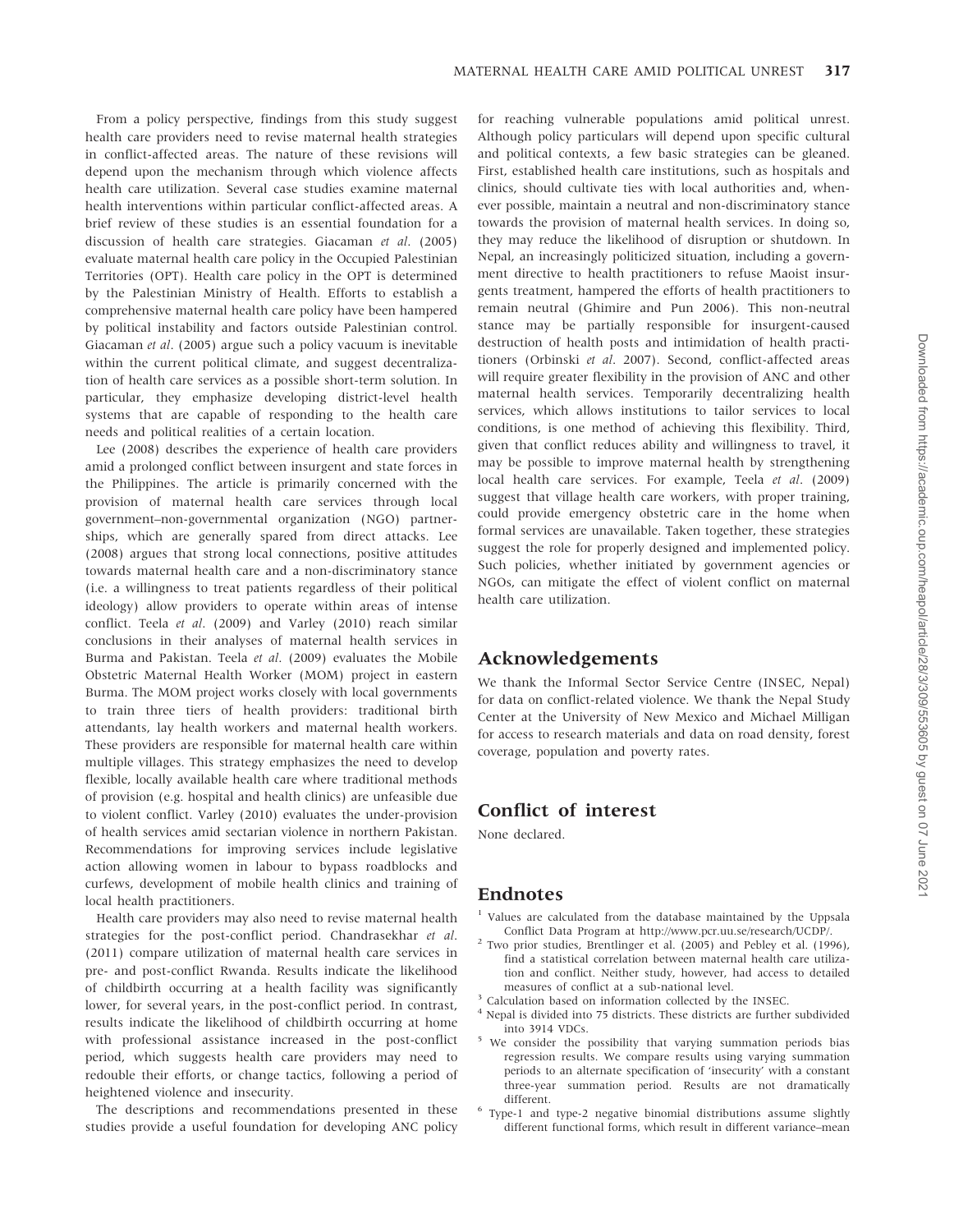<span id="page-9-0"></span>ratios. Under a type-1 distribution there is a constant variance– mean ratio. Under a type-2 distribution there is a linear variance– mean ratio. Variance for a type-2 distribution is equal to  $\mu + \mu^2/\alpha$ 

- . <sup>7</sup> Halim (2007) holds that pregnancy values and norms vary across castes. We partially control for these differences through the
- BRACHH variable, which captures the most privileged castes. <sup>8</sup> Each type of violence is given equal weight when calculating the proxy variable for insecurity. Although individuals, in reality, respond differently to each violence type, this variable adequately captures
- relative insecurity across VDCs. <sup>9</sup> A correlation matrix is used to check for high correlation between independent variables. Results show that correlations are within acceptable levels, indicating that multicollinearity is not a major concern. <sup>10</sup> VDC road density values are developed using Nepal road maps and a
- geographic information system (GIS). Values are calculated as the
- ratio of total kilometres of roads to square kilometres.  $^{11}$  Model 5, which accounts for possible endogeneity, is estimated using a variant of the generalized linear model described in Hardin et al.
- (2003). <sup>12</sup> We conduct regressions using alternate definitions of insecurity. First, we evaluate whether individuals respond to non-civilian conflict-related deaths. The coefficient is negative but insignificant. Second, we evaluate whether the use of non-cumulative measures of violence drastically alters results. Specifically, we match birth records with the number civilian deaths, abductions, rapes and threats for the year of birth. The resulting coefficient, not accounting for possible endogeneity, is negative  $(-0.107)$  and significant. Third we evaluate whether results are driven by data outliers. To do this we decompose INSECURITY2 into three dummy variables, indicating VDCs with no violence (0 incidents), minimal violence (1–5 incidents) and moderate to high violence (>5 incidents). The coefficient on minimal violence is insignificant while the coefficient on moderate to high violence is negative  $(-0.182)$  and significant.

## References

- AbouZahr C, Wardlaw T. 2003. Antenatal Care in Developing Countries. Promises, achievements and missed opportunities: an analysis of trends, levels and differentials, 1990–2001. Geneva: World Health Organization.
- Agadjanian V, Dommaraju P, Blick J. 2008. Reproduction in upheaval: ethnic-specific fertility responses to societal turbulence in Kazakhstan. Population Studies 62: 211-33.
- Barber S. 2006. Does the quality of prenatal care matter in promoting skilled institutional delivery? A study in rural Mexico. Maternal and Child Health Journal 10: 419–25.
- Bohara A, Mitchell N, Nepal M. 2006. Opportunity, democracy, and the exchange of political violence: a subnational analysis of conflict in Nepal. Journal of Conflict Resolution 50: 108–28.
- Brentlinger P, Sánchez-Pérez H, Cedeño M et al. 2005. Pregnancy outcomes, site of delivery, and community schisms in regions affected by the armed conflict in Chiapas, Mexico. Social Science and Medicine 61: 1001–14.
- Caldwell J. 2004. Social upheaval and fertility decline. Journal of Family History 29: 382–406.
- Carroli G, Rooney C, Villar J. 2001. How effective is antenatal care in preventing maternal mortality and serious morbidity? An overview of the evidence. Paediatric and Perinatal Epidemiology 15: 1–42.
- Chandrasekhar S, Gebreselassie T, Jayaraman A. 2011. Maternal health care seeking behavior in a post-conflict HIPC: the case of Rwanda. Population Research and Policy Review 30: 25–41.
- Community Information and Epidemiological Technologies (CIET). 1998. Nepal multiple indicator surveillance fifth cycle: care during pregnancy and delivery: implications for protecting the health of mothers and their babies. CIET international.

Unpublished. Online at: [http://www.ciet.org/en/documents/pro](http://www.ciet.org/en/documents/projects_cycles/20062814724.asp) [jects\\_cycles/20062814724.asp,](http://www.ciet.org/en/documents/projects_cycles/20062814724.asp) accessed 20 April 2010.

- Do Q, Iyer L. 2007. Poverty, social divisions and conflict in Nepal. Policy Research Working Paper 4228. Washington, DC: World Bank. Unpublished.
- Ensor T, Cooper S. 2004. Overcoming barriers to health service access: influencing the demand side. Health Policy and Planning 19: 69–79.
- Filmer D, Pritchett L. 2001. Estimating wealth effects without expenditure data—or tears: an application to educational enrollments in states of India. Demography 38: 115–32.
- Ghimire L, Pun M. 2006. Health effect of Maoist insurgency in Nepal. The Lancet 368: 1494.
- Giacaman R, Wick L, Abdul-Rahim H, Wick L. 2005. The politics of childbirth in the context of conflict: policies or de facto practices? Health Policy 72: 129–39.
- Greene W. 2003. Econometric Analysis (5th edn). New Jersey: Prentice Hall, Inc.
- Halim N. 2007. Healthy mothers, healthy children: does mothers' demand for antenatal care matter for child health in Nepal? MA thesis, University of New Mexico, Albuquerque, NM.
- Hardin J, Schmiediche H, Carroll R. 2003. Instrumental variables, bootstrapping, and generalized linear models. The Stata Journal 3: 351–60.
- Hill K, Thomas K, AbouZahr C et al. 2007. Estimates of maternal mortality worldwide between 1990 and 2005: an assessment of available data. The Lancet 370: 1311–9.
- Kogan M, Alexander G, Kotelchuck M, Nagey D. 1994. Relation of the content of prenatal care to the risk of low birth weight: maternal reports of health behavior advice and initial prenatal care procedures. Journal of the American Medical Association 271: 1340–5.
- Lee R. 2008. Delivering maternal health care services in an internal conflict setting in Maguindanao, Philippines. Reproductive Health Matters **16**: 65-74.
- Lilford R, Chard T. 1983. Problems and pitfalls of risk assessment in antenatal care. British Journal of Obstetrics and Gynaecology 90: 507–10.
- Lindstrom D, Muñoz-Franco E. 2006. Migration and maternal health services utilization in rural Guatemala. Social Science and Medicine 63: 706–21.
- Magadi M, Madise N, Rodrigues R. 2000. Frequency and timing of antenatal care in Kenya: explaining the variations between women of different communities. Social Science and Medicine 51: 551–61.
- Mathers C, Boerna T, Ma Fat D. 2008. The Global Burden of Disease: 2004 update. Geneva: World Health Organization.
- Matsumura M, Gubhaju B. 2001. Women's status, household structure and utilization of maternal health services in Nepal. Asia-Pacific Population Journal 16: 23–44.
- Mullany L, Lee C, Yone L et al. 2008. Access to essential maternal health interventions and human rights violations among vulnerable communities in Eastern Burma. PLoS Medicine 5: 1689–98.
- Murray C, King G, Lopez A, Tomijima N, Krug E. 2002. Armed conflict as a public health problem. British Medical Journal 324: 346–9.
- Nepal Demographic and Health Survey (NDHS). 2002. Nepal Demographic and Health Survey: 2001. Nepal Ministry of Health. Online at: [http://www.measuredhs.com/pubs/pub\\_details.cfm?](http://www.measuredhs.com/pubs/pub_details.cfm?) ID=359&srchTp=advanced, accessed 12 March 2010.
- Nepal Demographic and Health Survey (NDHS). 2007. Nepal Demographic and Health Survey: 2006. Nepal Ministry of Health. Online at: [http://www.measuredhs.com/pubs/pub\\_details.cfm?](http://www.measuredhs.com/pubs/pub_details.cfm?) ID=669&srchTp=advanced, accessed 20 April 2010.
- Norwegian Refugee Council and Internal Displacement Monitoring Centre. 2005. Internal Displacement: Global overview of trends and developments in 2004. Geneva: Norwegian Refugee Council.